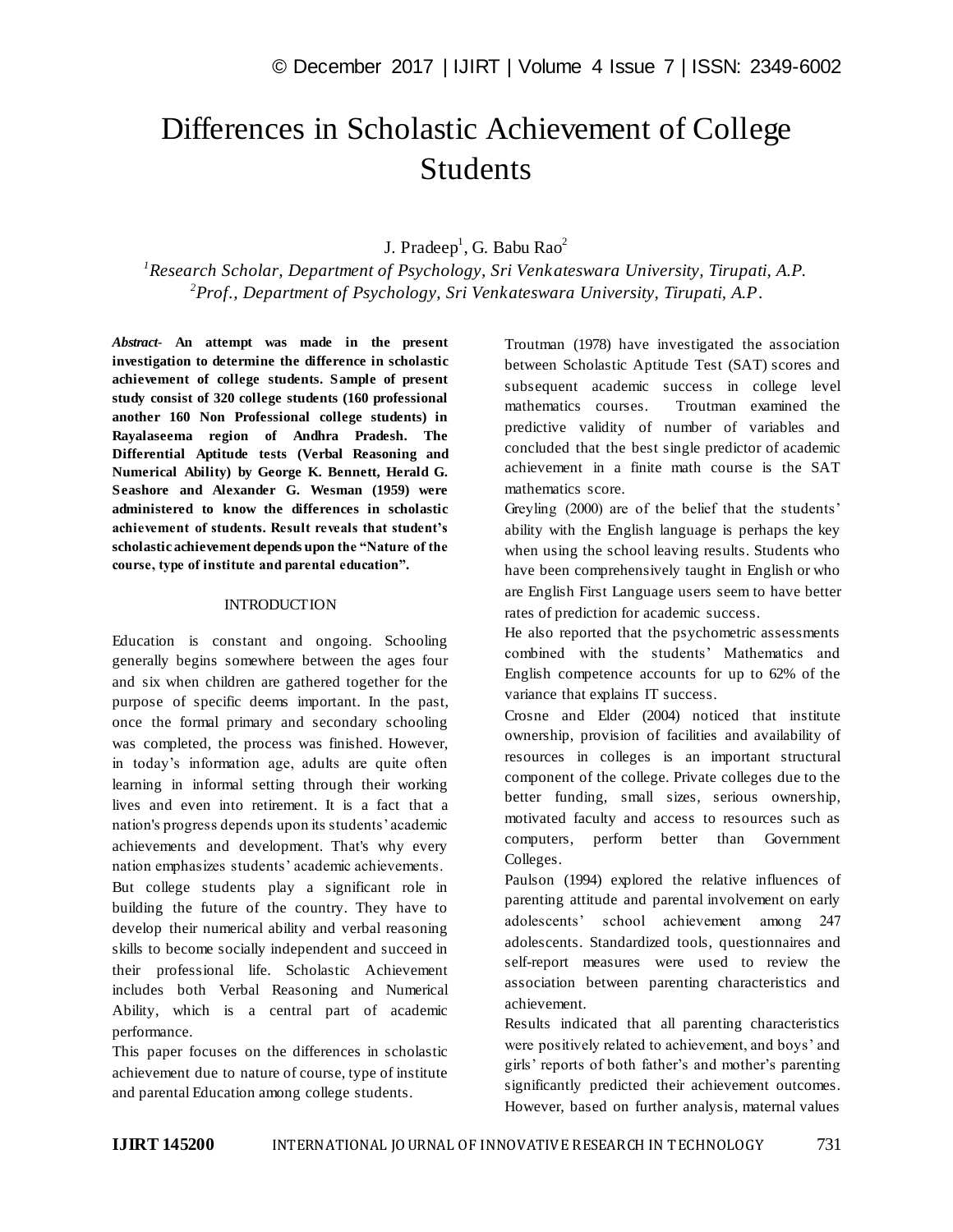toward achievement and maternal involvement in school functions (subscales of parental involvement) predicted unique proportions of variance in achievement outcome above and beyond that predicted by the other parenting characteristics.

Davis-Kean (2005) investigated that there is positive relations between parents' levels of education and parents' expectations for their children's success suggesting that more highly educated parents actively encourage their children to develop high expectations of their own.

## **OBJECTIVES**

- 1. To study the difference in the scholastic achievement of Professional and Non-Professional college students.
- 2. To find out the difference between Government and Private college students with regard to their Scholastic Achievement.
- 3. To observe the difference in the Scholastic Achievement of students of parents with School level and College level education.

#### **HYPOTHESES**

- 1. There would be significant difference between professional and non-professional college students with regard to their scholastic achievement.
- 2. There would be significant difference between government and private college students with regard to their scholastic achievement.
- 3. There would be significant difference in scholastic achievement of students of parents with regard to their school level and college level education.

#### SAMPLE

The subjects were in the age group of 18-21 years. Using purposive sampling method 320 sample were taken to examine the differences between nature of courses, type of institute and parental education. 't' tests were administered.

#### TOOLS

1. The Differential Aptitude tests (Verbal Reasoning and Numerical Ability) by George K. Bennett, Herald G. Seashore & Alexander G. Wesman (1959) were administered.

# VARIABLES STUDIED

Independent Variable

- 1. Nature of Course
- 2. Type of Institute
- 3. Father Education

# DEPENDENT VARIABLES

1. Scholastic Achievement

# STATISTICAL ANALYSIS

The obtained data was analyzed statistically in order to test the hypotheses using Means, SD's, and't' test.

| Variables  |         | N   | M     | <b>SD</b> |          |
|------------|---------|-----|-------|-----------|----------|
| Nature of  | Prof    | 160 | 12.61 | 7.60      | 7.97**   |
| Course     | NonProf | 160 | 7.17  | 5.22      |          |
| of<br>Type | Govt    | 160 | 17.65 | 9.14      | $2.10*$  |
| Institute  | Pri     | 160 | 15.50 | 9.11      |          |
| Father's   | SL.     | 230 | 14.49 | 8.79      | $4.16**$ |
| Education  | CL.     | 90  | 18.66 | 9.10      |          |

Hypothesis-1: There would be significant difference between professional and non-professional college students with regard to their scholastic achievement.

Table-1 shows  $(t=7.97)$  there is significant different between professional and non-professional college students with regard to their scholastic achievement.

Mean values clearly shows that professional colleges students are better (Mean=12.61) in their scholastic achievement compared to nonprofessional college students (Mean=7.17) indicate that they have very less scholastic achievement.

A study conducted by Jacob Kola Aina et al., (2013) supports the findings of the present study which states that students in technical education perform better than students in science education.

Hypothesis 2: There would be significant difference between government and private college students with regard to their scholastic achievement.

Table – 1 shows 't' values of 2.10 which is significant different at 0.05 level indicating significant difference between government and private college students with regard to their scholastic achievement than private college students.

Mean values clearly shows that government college students are better (Mean=17.65) in their scholastic achievement compared to private college students is (Mean=15.50).

The results of the present study are contradictory to the finding of Crosne and Elder (2004) which